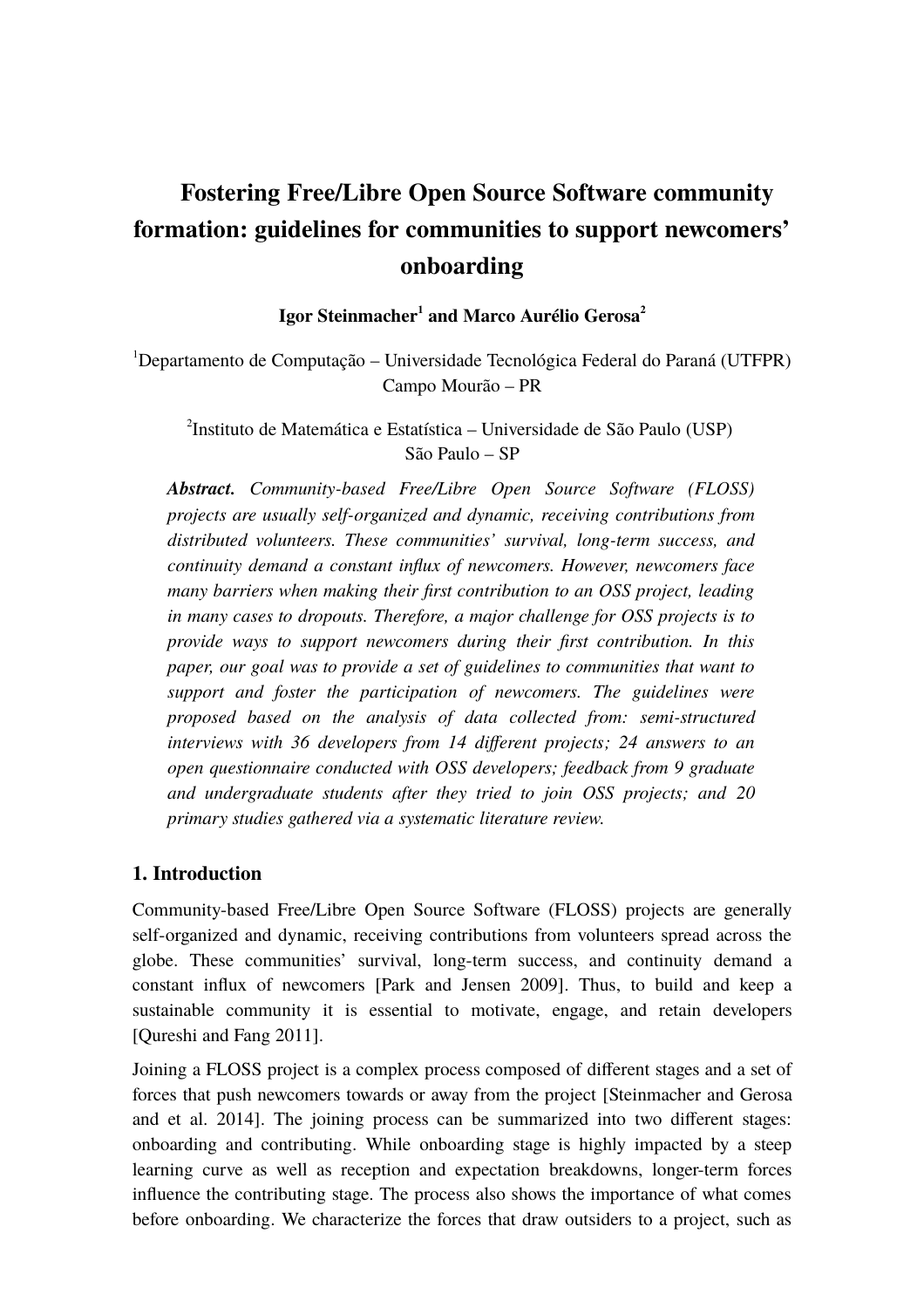motivation and project attractiveness. While motivation persists as an ongoing force, various hindering factors and retention forces influence onboarding, contribution, and members' permanence. A model that represents the stages and forces that influence the joining process of developers is presented in [Figure 1.](#page-1-0) This model is composed of the stages that are common to and the forces that are influential to the joining process.



<span id="page-1-0"></span>**Figure 1. Developers joining model presenting the stages and forces that act during the joining process**

The central elements of the model are the stages that developers go though and for which FLOSS communities should have different investments in terms of having more developers contributing to the project. An *outsider* represents a potential contributor to the project who is not involved with the development so far. A *newcomer* is a developer trying to place their first code contributions into the project. A *contributor* represents a developer that participates in the project, but who is not recognized as a member and does not have commit privileges. A *member* is someone recognized by the community as a developer or formal contributor.

We represent in the model four different forces that influence the progress from one stage to the following. Motivation and project attractiveness are the triggers to push the outsider to contribute to the project. *Motivation* forces represent internal (e.g., learning, self-marketing, recognition) and external (e.g., scholarship, course assignment, feature need) motives that drive a developer to join (and keep contributing) to a project. Hence, motivation forces are presented in the whole joining model, since lack of motivation lead to drop offs. The motivation forces can change/evolve during the development process. For example, some developers onboard a project because of a short-term scholarship, such the one given by Google Summer of Code, or a grade in a university course, and after that, they remain contributing to learn and self-promote themselves.

*Attractiveness* forces represent the characteristics and actions that the project presents to bring new users and developers. These forces can include type of license, project visibility, project age, number of developers, etc.

Attractiveness and motivation work together to push outsiders toward the projects. In some cases, attractiveness forces play a special role, pulling motivated developers that did not decide which project to support.

Retention forces may help to push newcomers to stay willing to contribute. *Retention* forces represent the characteristics and actions that a project presents to bring/keep more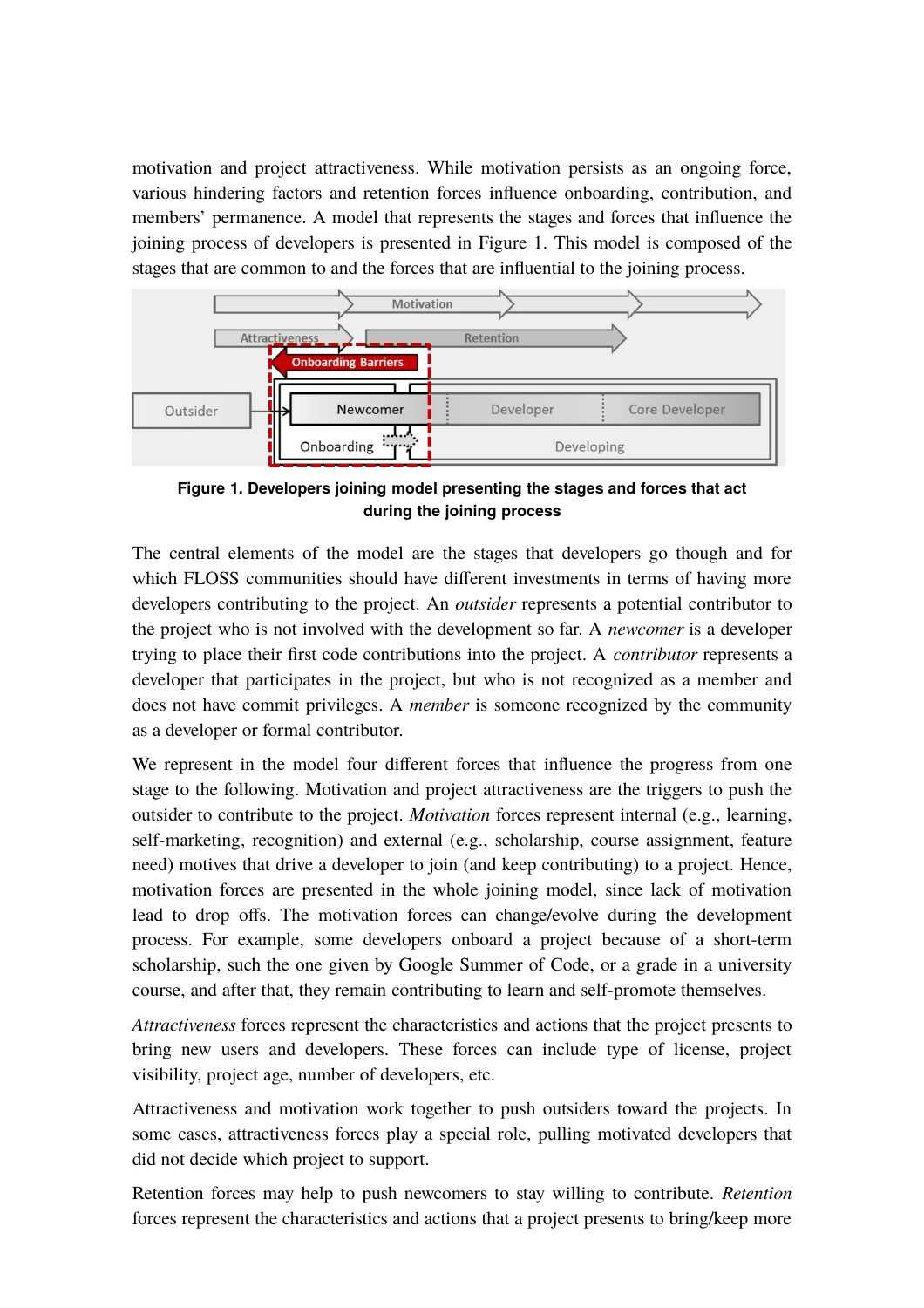contributors to the project. Some of these forces are initiatives to support newcomers overcoming the barriers (such as providing tools to facilitate code understanding, or indicating good tasks or pieces of code to start with). Other forces represent mechanisms to support existent contributors to contribute more, triggering, in some cases, motivation change (e.g., granting commit rights to a developer, using *gamification* elements).

The period after newcomers decide to participate and before they make their first code contribution represents the transition from outsider to newcomer. This period is crucial to community formation, since it represents the first contact of the newcomers with the community. It occurs when a developer decides to contribute to a project. At this point, developers attempt to contribute to the project, and they start onboarding to the project. During this period, motivation keeps pushing the developer towards the project. However, some opposite forces, which we call onboarding barriers, hamper developers joining process. These forces comprise technical and non-technical barriers, including learning curve, lack of support from the community, difficulties finding how to start, etc.

Understanding how to deal with these barriers is critical to the community joining. These barriers can be powerful enough to lead developers to give up contributing to the project. An important thing to observe is that these barriers influence both developers willing to make a single contribution and those willing to climb higher and become a member of the project.

In this paper we present guidelines to communities that want to better receive newcomers, based on a set of barriers empirically evidenced on previous studies [Steinmacher and Chaves and et al. 2014; Steinmacher and Wiese and et al. 2014; Steinmacher et al. 2015].

# **2. Related Work**

Newcomers' onboarding is not an issue exclusively faced by FLOSS. Many studies in the literature deal with newcomers joining process in collective production communities, including studies on Wikipedia [Halfaker et al. 2011; Vora et al. 2010] and on FLOSS projects [Canfora et al. 2012; Jensen et al. 2011; Malheiros et al. 2012; Von Krogh et al. 2003; Wang and Sarma 2011]. Dagenais et al. [Dagenais et al. 2010] and Begel and Simon [Begel and Simon 2008] present studies regarding newcomers joining process in software projects, but their focus is in industrial settings.

Von Krogh et al. [Von Krogh et al. 2003] analyzed interviews with developers, emails, source code repository, and documents of the FreeNet project. The authors proposed a joining script for developers who want to take part in the project. Nakakoji et al. [Nakakoji et al. 2002] studied four FLOSS projects to analyze the evolution of their communities. They presented eight possible roles for the community members and structured them into a model composed of concentric layers, like the layers of an onion. Although these papers deal with the evolution of members' participation in FLOSS communities, they focus on newcomers after the onboarding.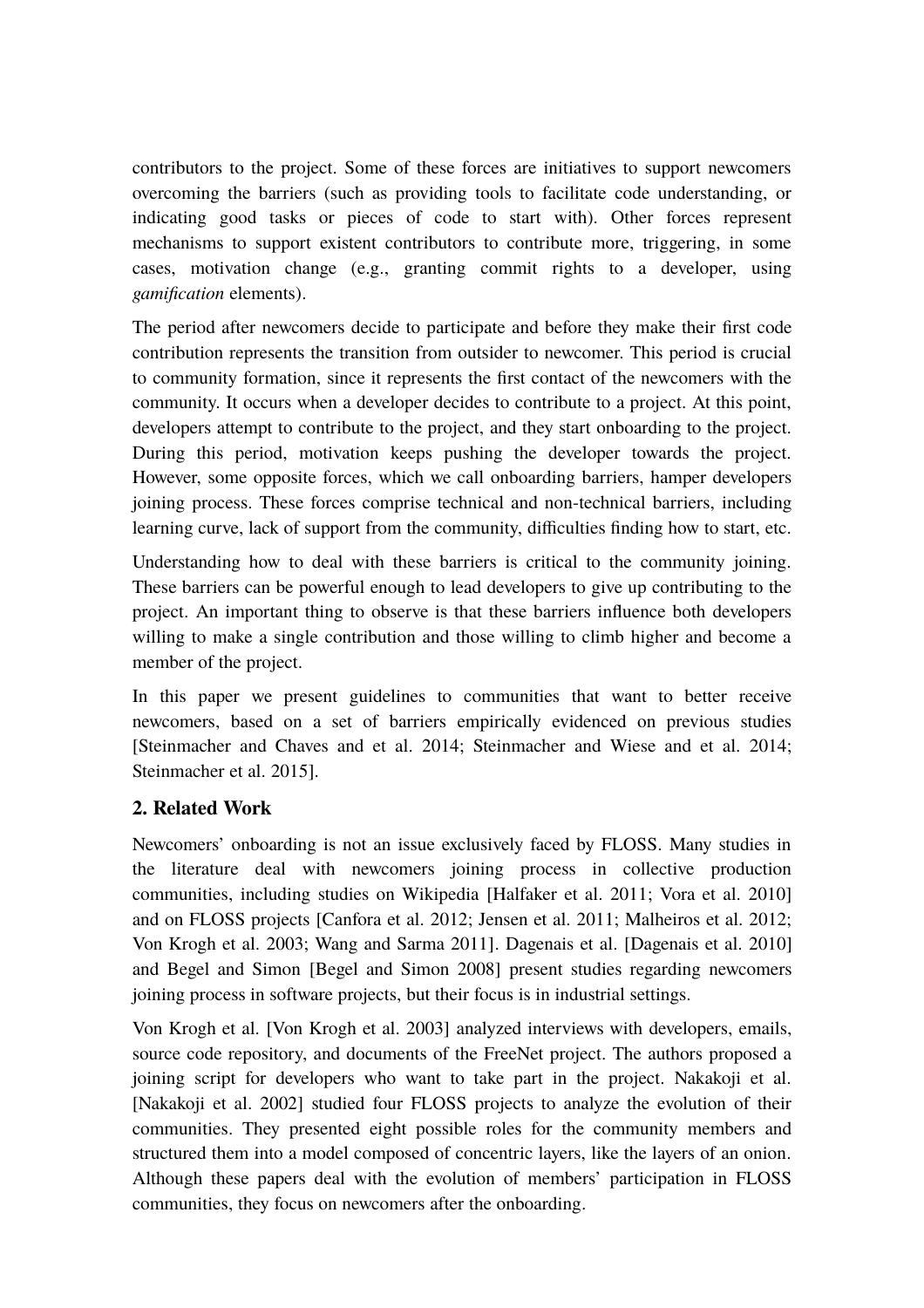Some researchers tried to understand the barriers that influence the retention of newcomers. Zhou and Mockus [Zhou and Mockus 2012] worked on identifying the newcomers who are more likely to remain in the project in order to offer active support for them to become long-term contributors. Jensen et al. [Jensen et al. 2011] analyzed mailing lists of FLOSS projects to verify if the emails sent by newcomers are quickly answered, if gender and nationality influence the kind of answer received, and if the reception of newcomers is different in users and developers lists. Steinmacher et al. [Steinmacher et al. 2013] used data from mailing list and issue tracker to study how reception influences the retention of newcomers in an FLOSS project.

There are also some studies presenting tools to support newcomers' first steps. Čubranić et al. [Cubranic et al. 2005] presented Hipikat, a tool that supports newcomers by building a group memory and recommending source code, mails messages, and bug reports to support newcomers. Wang and Sarma [Wang and Sarma 2011] present a Tesseract extension to enable newcomers to identify bugs of interest, resources related to that bug, and visually explore the appropriate socio-technical dependencies for a bug in an interactive manner. Park and Jensen [Park and Jensen 2009] show that visualization tools support the first steps of newcomers in an FLOSS project, helping them to find information more quickly.

Mentoring is also explored as a way to support newcomers. Malheiros et al. [Malheiros et al. 2012] and Canfora et al. [Canfora et al. 2012] proposed different approaches to identify and recommend mentors to newcomers of FLOSS projects by mining data from mailing lists and source code versioning systems.

As listed, there are some efforts to study newcomers to FLOSS. However, we could not find any study focused on identifying and organizing the barriers faced by newcomers to FLOSS. In previous work, we report some preliminary results of this research. In [Steinmacher and Silva and et al. 2014] we report the results of the systematic literature review, which is part of the current study, and in [Steinmacher and Wiese and et al. 2014] we report the results of the analysis of the feedback from students and of the answers to an open-question sent to 9 FLOSS projects. In this paper, we present guidelines to communities that want to provide better support to newcomers, based on the results of the studies mentioned.

## **3. Barriers to newcomers**

To better support newcomers' onboarding, the barriers they face must be identified and understood. Since FLOSS communities require developers with specific skills, and delivering a task to an FLOSS project is usually a long, multi-step process, some newcomers may lose motivation and even give up contributing if there are too many barriers to overcome during this process. As Karl Fogel states, *"if a project doesn't make a good first impression", newcomers may wait a long time before giving it a second chance."*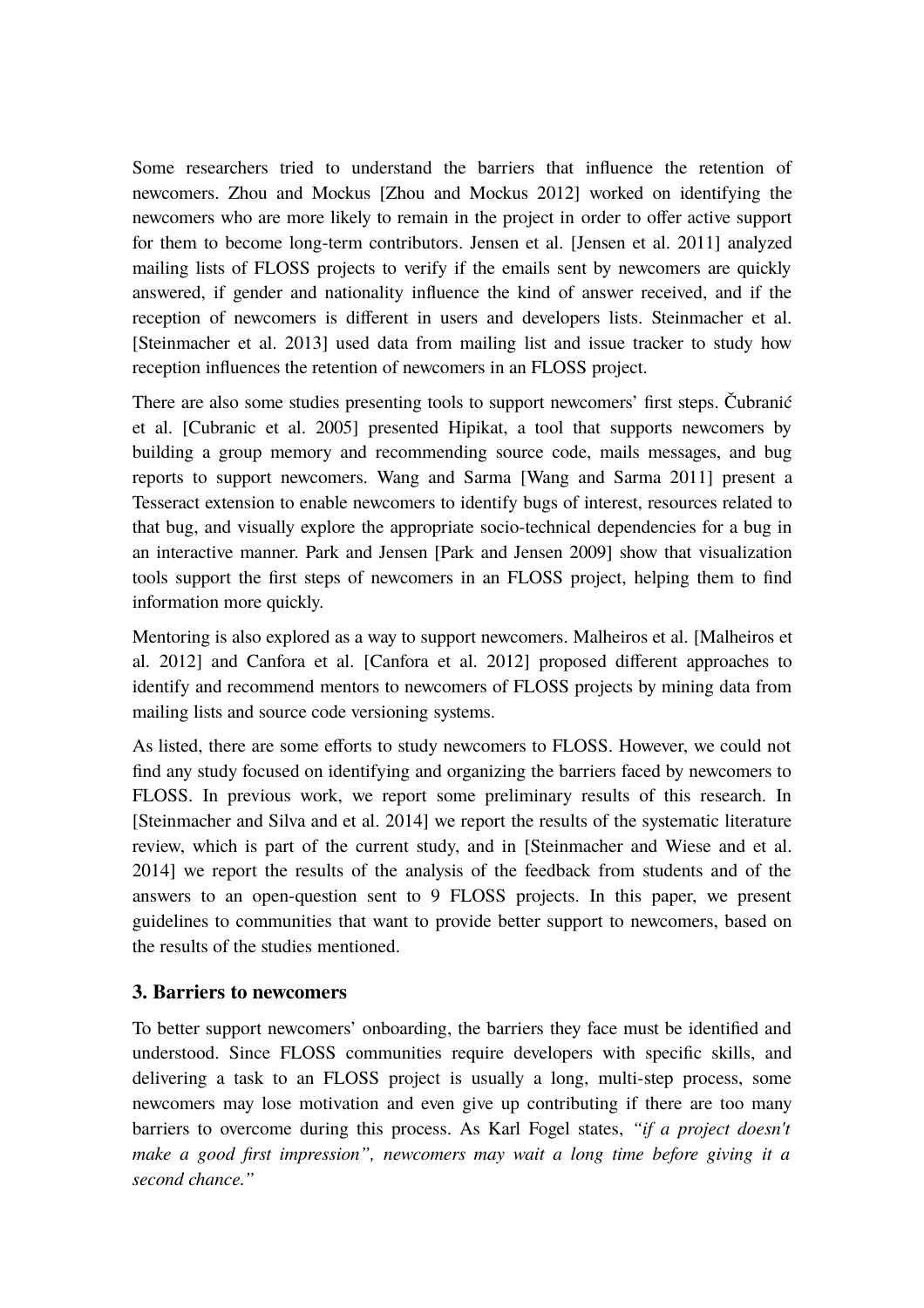The first contribution period is particularly relevant to FLOSS projects, since many newcomers do not want to join or remain at the project, only to post a single contribution (e.g., a bug fix or a new feature). What happens in this period affects, for example, students in computer courses whose assignments include FLOSS project contribution, and professional developers who find a bug or wish to customize a particular software product. With a more in-depth understanding of the barriers, researchers and community can invest their efforts in building or improving tools and processes, ultimately gaining more contributions.

A study aiming to identify the barriers faced by newcomers was carried out by collecting data from interviews with newcomers and experienced members of FLOSS projects and feedback from students that attempted to contribute and from the literature [Steinmacher and Chaves and et al. 2014; Steinmacher and Wiese and et al. 2014; Steinmacher et al. 2015]. By analyzing the data, 58 barriers have been identified and organized in a model composed of seven different categories: Newcomers' orientation; newcomers' characteristics; communication; documentation; local workspace setup; code/architecture; change submission. The model with the categories is presented in Figure 2.

## **3. Research Method**

We conducted a qualitative study relying on different data sources to identify and understand the barriers that hinder newcomers' onboarding to FLOSS projects. Our data sources consisted of data obtained from:

- **Source 1:** feedback from students that contributed to FLOSS projects;
- **Source 2:** answers to an open question sent to developers' mailing lists of FLOSS projects
- **Source 3:** semi-structured interviews conducted with newcomers and members of OSS projects.

The first source (Source 1) consisted of feedback received from four PhD candidates and five undergrad students after contributing to FLOSS projects as part of a course assignment. All the students were newcomers to the projects they were contributing. The students received the same assignment: contribute with code to an FLOSS project. The contribution should include bug fixes and/or new features implementation. The students contributed to the JabRef (2 graduate/2 under-graduate), LibreOffice (2 undergraduate), and Mozilla Firefox (3 graduate) projects. After the conclusion of the assignment, their feedback was collected by means of an open-ended questionnaire. The goal of the questions was to enable students to debrief, and provide the general problems they faced during their onboarding and pointing solutions and mechanisms they used to overcome such problems.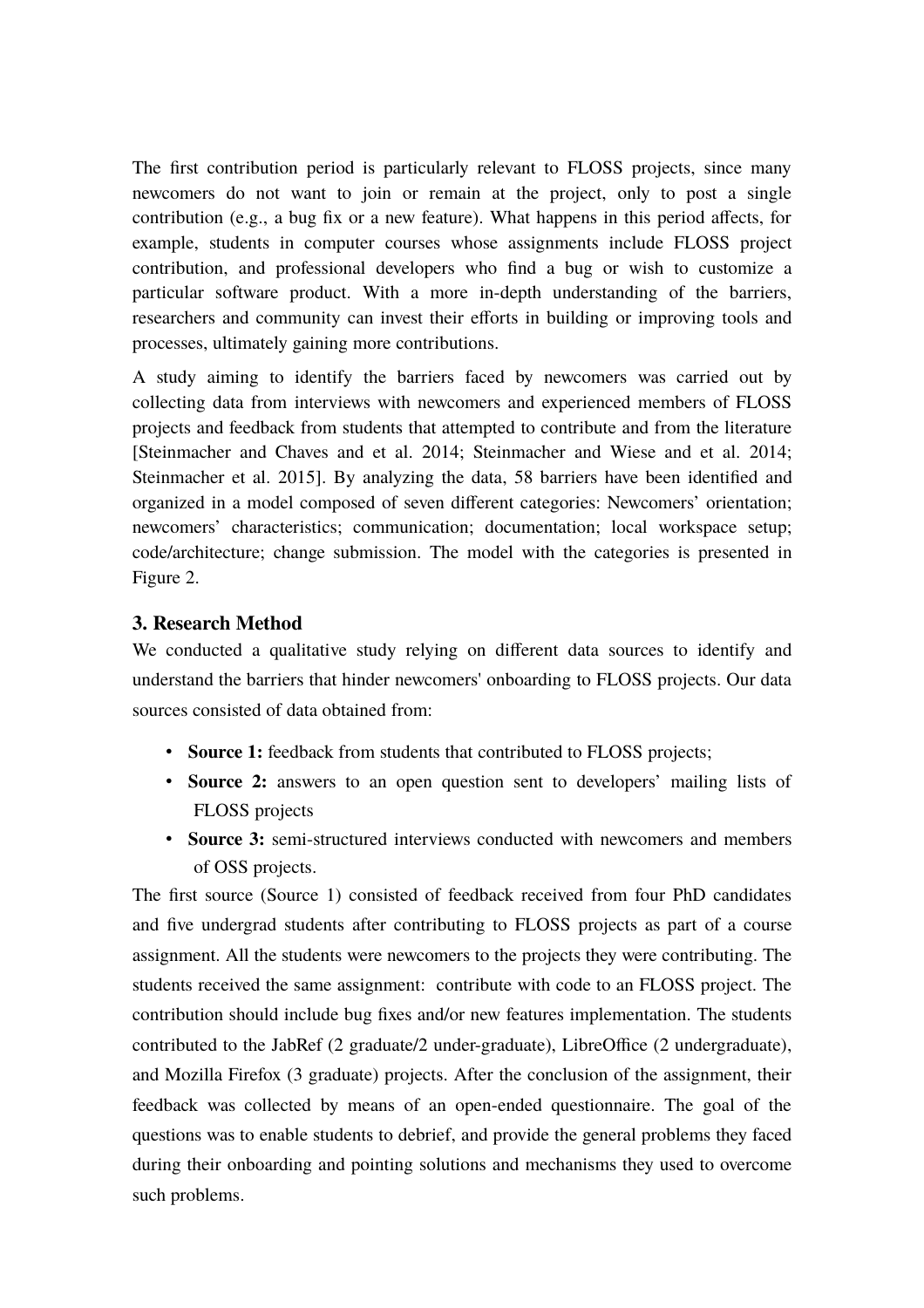

**Figure 2. Model of barriers faced by newcomers to FLOSS**

The second data source (Source 2) was composed of answers to a questionnaire sent to contributors of FLOSS projects. The data was obtained from 24 answers to an open question sent to developers mailing lists and forums of OSS projects. The messages were posted and the answers received during October 2013. We sent the message to 9 different projects: atunes, audacity, LibreOffice, Apache OpenOffice, Mozilla Firefox, jEdit, OpenVPN, FreePlane and emacs. We chose projects from different business domains. The questionnaire delivered to the community members comprised two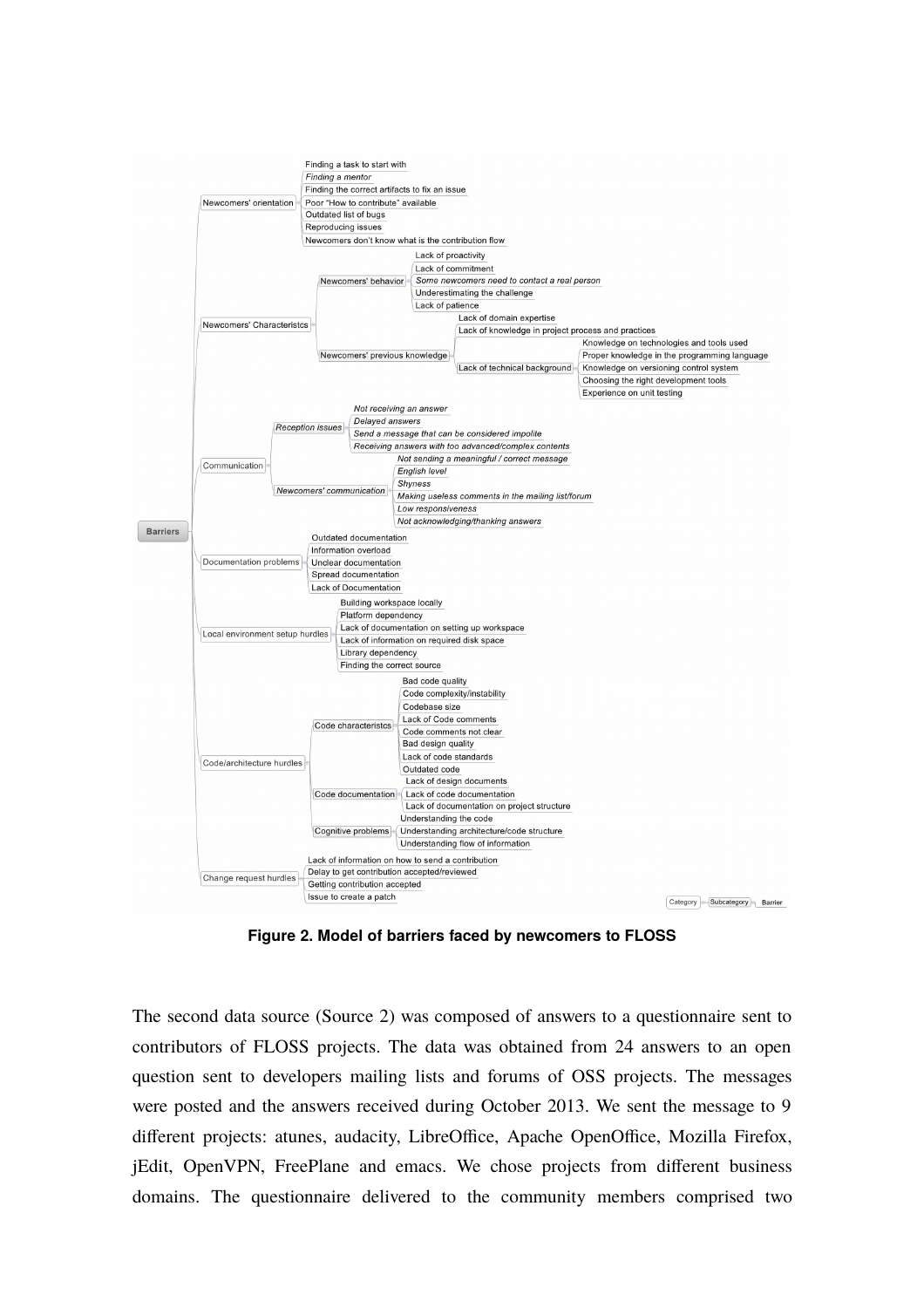questions to profile the contributor (project and contribution time), and an open question: *"In your opinion, what are the main difficulties faced by newcomers when they want to start contributing to this project? (Consider technical and non-technical issues)."* We received 24 complete answers to the questionnaire, from contributors of nine different projects from people that contributed to the projects for different periods (ranging from newcomers to experienced members).

The final data collection (Source 3) was done by means of semi-structured interviews with practitioners. The reason to conduct interviews was to complement the findings gathered from sources 1 and 2, deepening and broadening the understanding about the barriers faced by newcomers. We recruited subjects that belong to four different groups:

- **Experienced members:** project owners, managers, or developers allowed to commit code directly to the software repository for more than one year.
- **Newcomers that succeeded:** participants that started to contribute to the project less than one year before the interview.
- **Dropout Newcomers:** volunteers that tried to contribute to the project, but gave up;
- **Onboarding Newcomers:** volunteers that were attempting to make their first contributions.

We interviewed 36 participants from 14 different projects (Pardus, TextMate, zxing, Gephi, Hadoop, jEdit, Moodle, Integrade, Noosfero, OpenOffice, cogroo, etherpad, JabRef, and LibreOffice), including 11 experienced members, 16 newcom-ers that succeeded, 6 dropout newcomers, and 3 newcomers that were still trying to place their first contributions. The interviews were conducted from October 2013 to March 2014.

Our main goal was to find the barriers that potentially hinder newcomers from contributing to FLOSS projects. However, our interview guide included questions related to solutions and information that are in-place or that were used by the newcomers to overcome barriers.

We qualitatively analyzed the data aiming to identify of new concepts by using coding approach. Coding means attaching codes, or labels, to pieces of text which are relevant to a particular theme or idea, grouping and examining the ideas. We applied open coding, because our goal was to identify barriers. The coding was performed using the ATLAS.ti1 tool.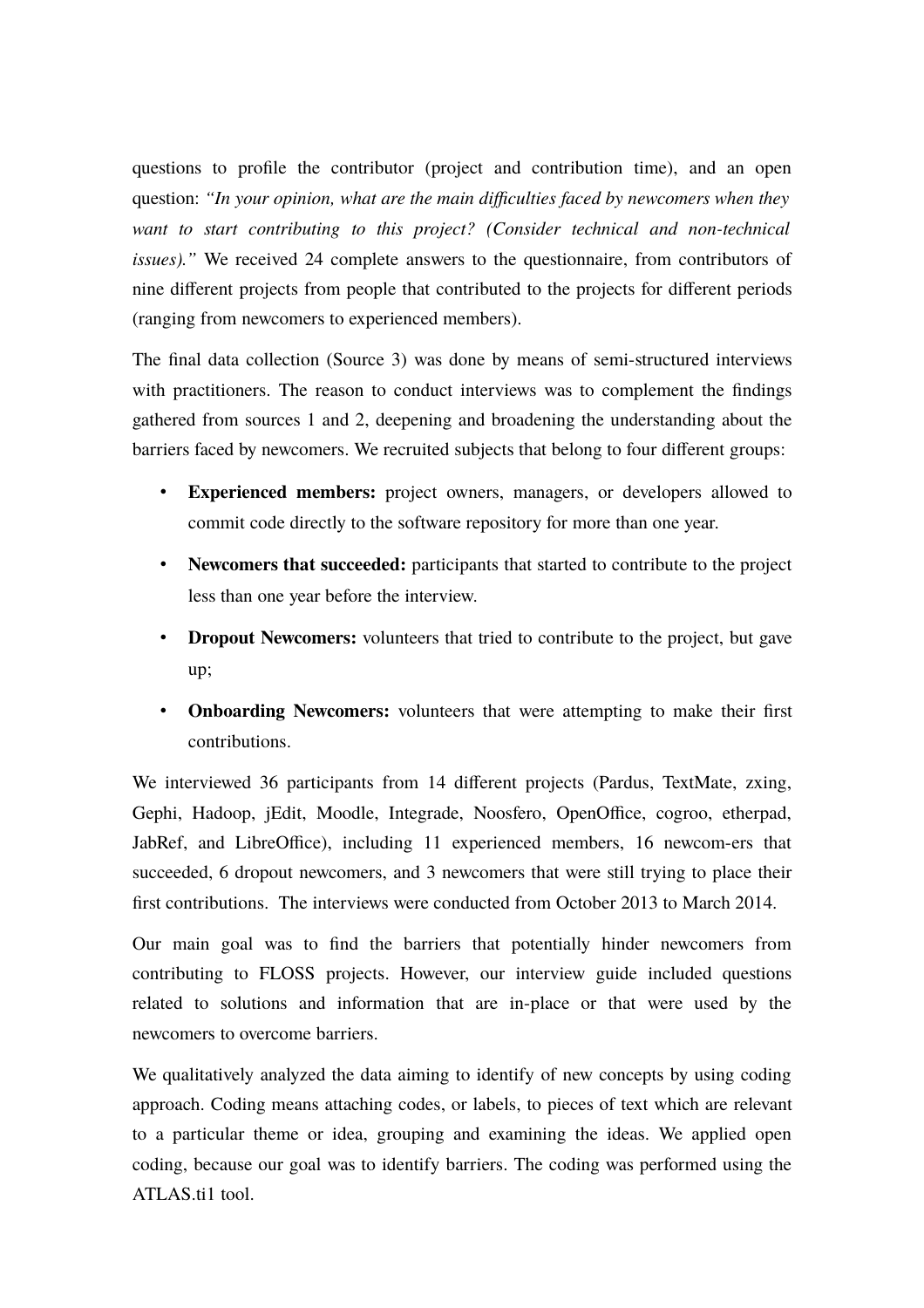#### **4. Guidelines for projects that want to facilitate the onboarding**

Based on interviews, observation of students attempting to contribute to FLOSS projects and analysis of processes and practices of several free/libre open source software projects, a set of guidelines useful for projects that want to offer appropriate newcomer support have been proposed:

- **Answer quickly**. Remember that participants are people who chose to spend time trying to help. Do not let their motivation decrease. *Do not make the newcomers wait or leave them without answer*. *Automatic greetings* could help [Preece 2004], at least to send the message that someone will answer them quickly, or to guide them to another possible communication channel.
- **Be kind and make newcomers feel part of the team**. Make newcomers feel welcome; treat all of them as potential contributors and show them that the community cares about them. Experienced members should answer newcomers' messages and welcome them, even if they have already received an answer. *Designating a few experienced members* to deal with new members, or setting a code of conduct can potentially solve reception issues. Send thankful, welcoming messages to account for cultural differences and misunderstandings.
- **Local/regional communication channels**. Whenever possible, create regional mailing lists, IRC channels, and forums. This type of resource can encourage newcomers' first contact and reduce the barriers related to cultural difference and language.
- **Create a newcomer-specific page**. Give the newcomers every resource they need, and only the resources they need. Do not flood newcomers with every possible resource, since too much information can confuse them. Show only what is important for newcomers' first steps, like how the project is organized, and what/where are the important resources (code repository, mailing lists, issue tracker, IRC channel, code review tool). Keep the page clean, organized, up-todate, and easy to follow. Make this space a kind of "new developers' guidelines" section.
- **Set expectations and needs early**. Show newcomers what is expected from them, where the difficulties lie, and what skills and level of expertise they need to have (what programming languages and technologies are used by the project, etc.). Place this information somewhere that newcomers access early in their journey.
- **Show the path, the easiest path.** Create an easy to access, easy to follow path on which newcomers can start their journey. Leave breadcrumbs, left intentionally for them, to guide the newcomers to easy tasks. The newcomers need to get rewards soon, so the less energy they dedicate to overcoming the initial set of barriers, the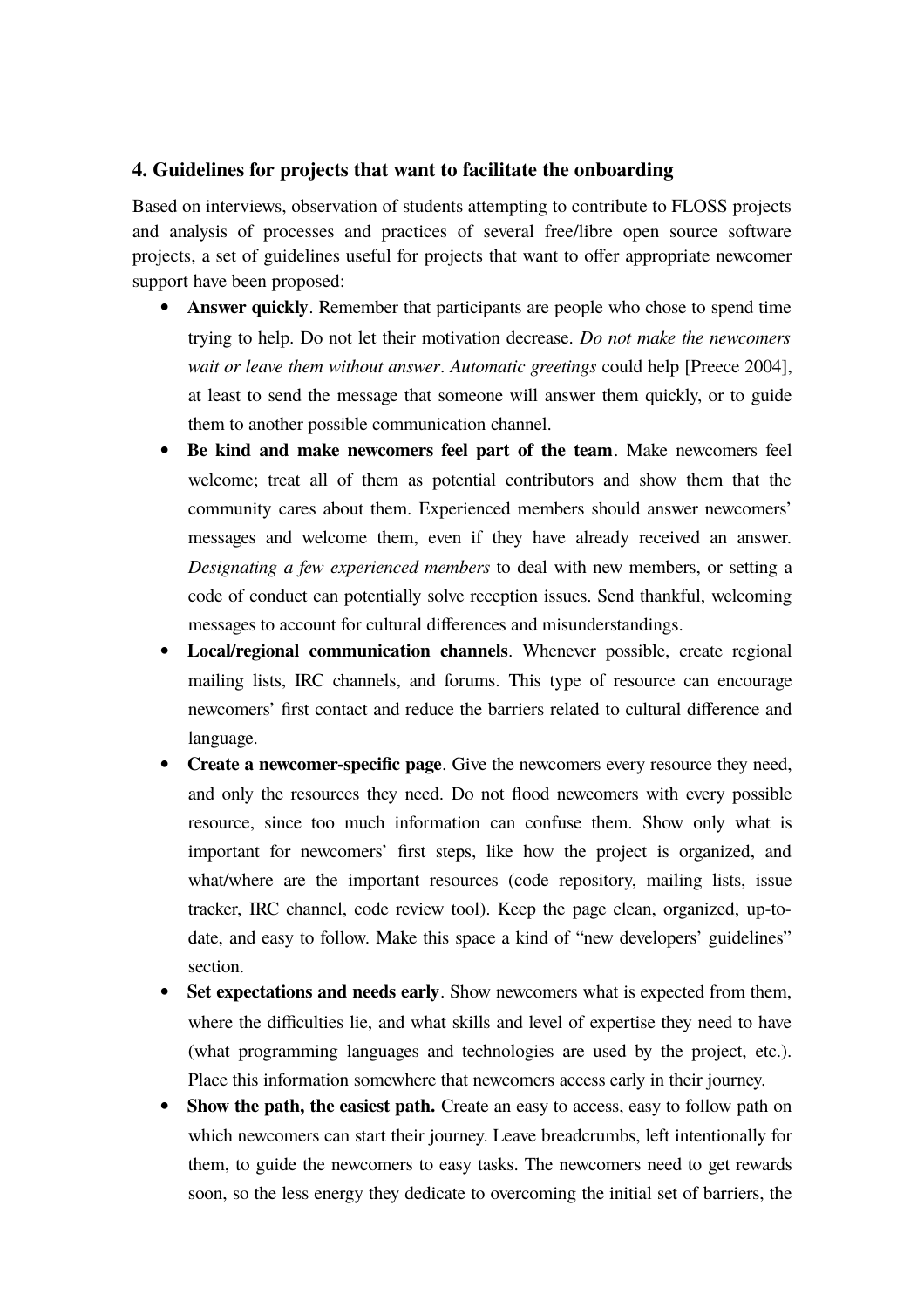better. This is what Fogel [2013] called '*hacktivation energy*'. Projects need to "*bring the hacktivation energy down to a level that encourages people to get involved.*"

- **Point newcomers to easy tasks**. If there is no way to map a special path for newcomers, at least tag the issues to help newcomers find suitable tasks for new contributors. Some informative tags that can guide newcomers include: difficulty level, module affected, language/technology skills needed, and members who can help.
- **Create different kinds of tutorials and documents.** Provide videos, demos, screenshots, and step-by-step tutorials for the different contribution phases. Make these tutorials simple and clear, especially for more complicated activities.
- **Make it easy for newcomers build the system locally.** Setting up the local workspace was the most reported barrier in our study that demotivated and frustrated many newcomers. One option for helping newcomers overcome setup barriers is to create a step-by-step detailed tutorial, which is linked to information about usual problems and possible solutions (an excerpt of FAQ section).
- **Keep the issue list clean and triaged**: Read the issue list frequently in order to clean outdated tasks and triage/tag issues. Outdated, comment-less issues can be scary to newcomers.
- **Document the processes and practices**: Document all design decisions, processes and practices defined and make them easily accessible. Information like code/naming standards, patch submission process, task assignment process, communication practices, design decisions etc. need to be properly documented, helping newcomers in their first contributions. Remember to present the technical and social processes and practices.
- **Dismiss or identify outdated information**: if it is hard to keep documentation up-to-date, community members should remove outdated information or, at least, clearly identify it as outdated. Making newcomers aware of the absence or the status of a document can save their time and set their expectations. By recognizing the absence or obsolescence of some documents, communities can request help from the newcomers to update or create such documentation.
- **Create a live FAQ section**. Create FAQ sections to help developers finding answer to recurrent questions. The FAQ must not be a static section; it must be live and grow according to questions and issues recurrently asked or reported. The community can build the FAQ cooperatively, in a wiki-like page, enabling anyone to contribute with entries (question + answer).
- **Keep the code as simple as possible**. Code is supposed to be read by humans. Refactor the code constantly to make it more readable. The source code is the set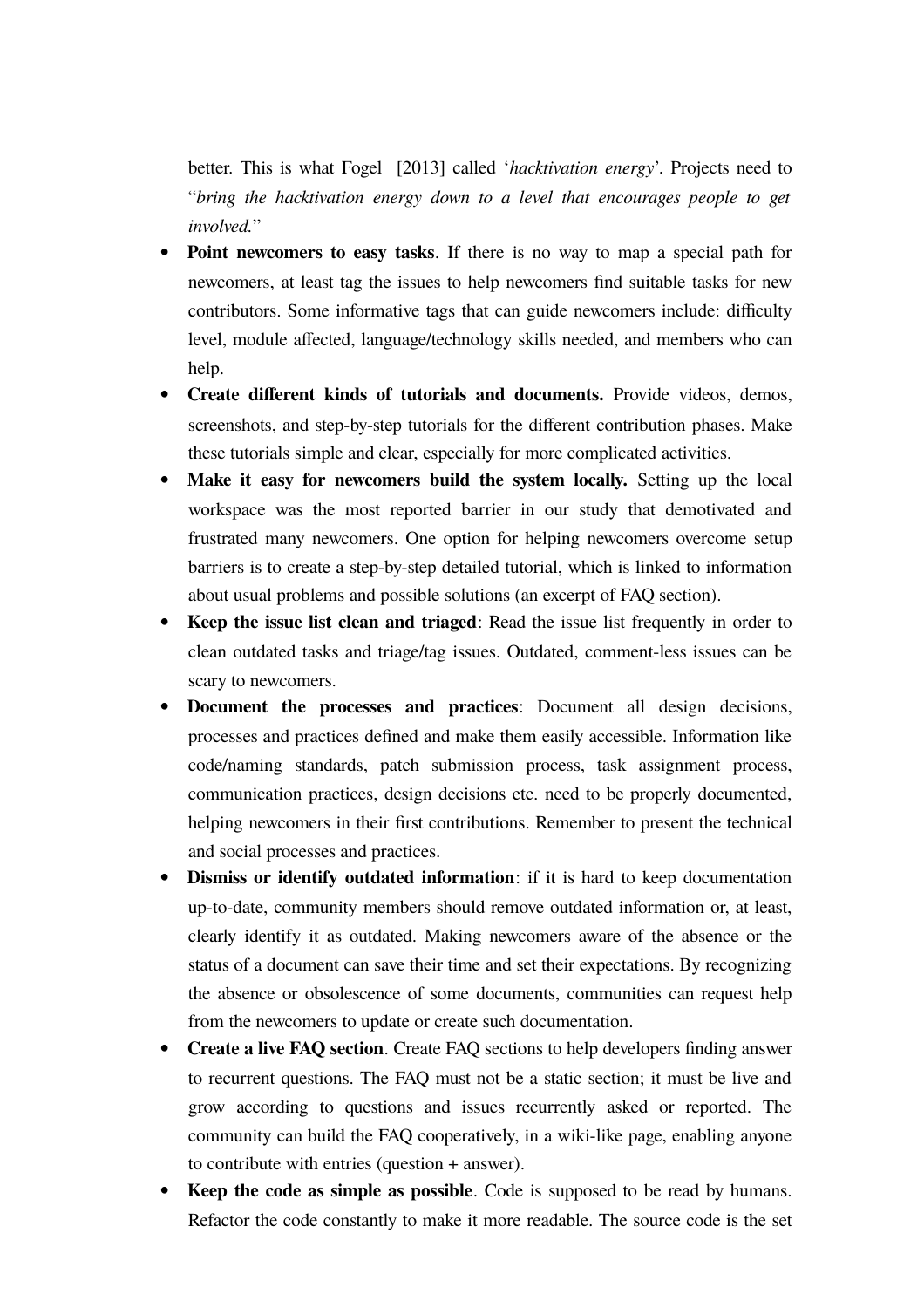of artifacts that need to be understood and changed by the members to contribute. Sometimes it is not easy to make it simple because the core of a large application is inherently complex, and the code reflects this complexity. However, directing newcomers to peripheral modules (at least warning them of the complexity) would benefit newcomers during their first steps.

- **Use and update code comments**. It makes it easier for newcomers to understand the code.
- **Document the code structure.** Clearly document the way that the code is organized, and how the components, modules, classes, packages relate to each other. A thorough documentation about the structure and relationship among its modules can make it easier for the new developers to understand the code and find the artifacts they need.

## **5. Conclusion**

A key aspect in FLOSS community formation is the influx of newcomers. We brought an explanation and presented the categories of barriers that can influence newcomers' onboarding to FLOSS projects. Communities that want to receive more newcomers and build a stronger community should start by addressing the barriers presented. To help communities, in this paper we brought a set of guidelines that can be followed to offer a better support to newcomers. We expect that, by applying the guidelines, the projects receive more contributions and eventually support community formation.

#### **References**

Begel, A. and Simon, B. (2008). Novice Software Developers, All over Again. In *4th Intl. Workshop on Computing Education Research*. , ICER '08. ACM.

Canfora, G., Di Penta, M., Oliveto, R. and Panichella, S. (2012). Who is Going to Mentor Newcomers in Open Source Projects? In *Proceedings of the ACM SIGSOFT 20th International Symposium on the Foundations of Software Engineering*. , FSE '12. ACM.

Cubranic, D., Murphy, G. C., Singer, J. and Booth, K. S. (2005). Hipikat: a project memory for software development. *IEEE Transactions on Software Engineering*, v. 31, n. 6, p. 446–465.

Dagenais, B., Ossher, H., Bellamy, R. K. E., Robillard, M. P. and Vries, J. P. De (2010). Moving into a new software project landscape. In *32nd International Conference on Software Engineering*.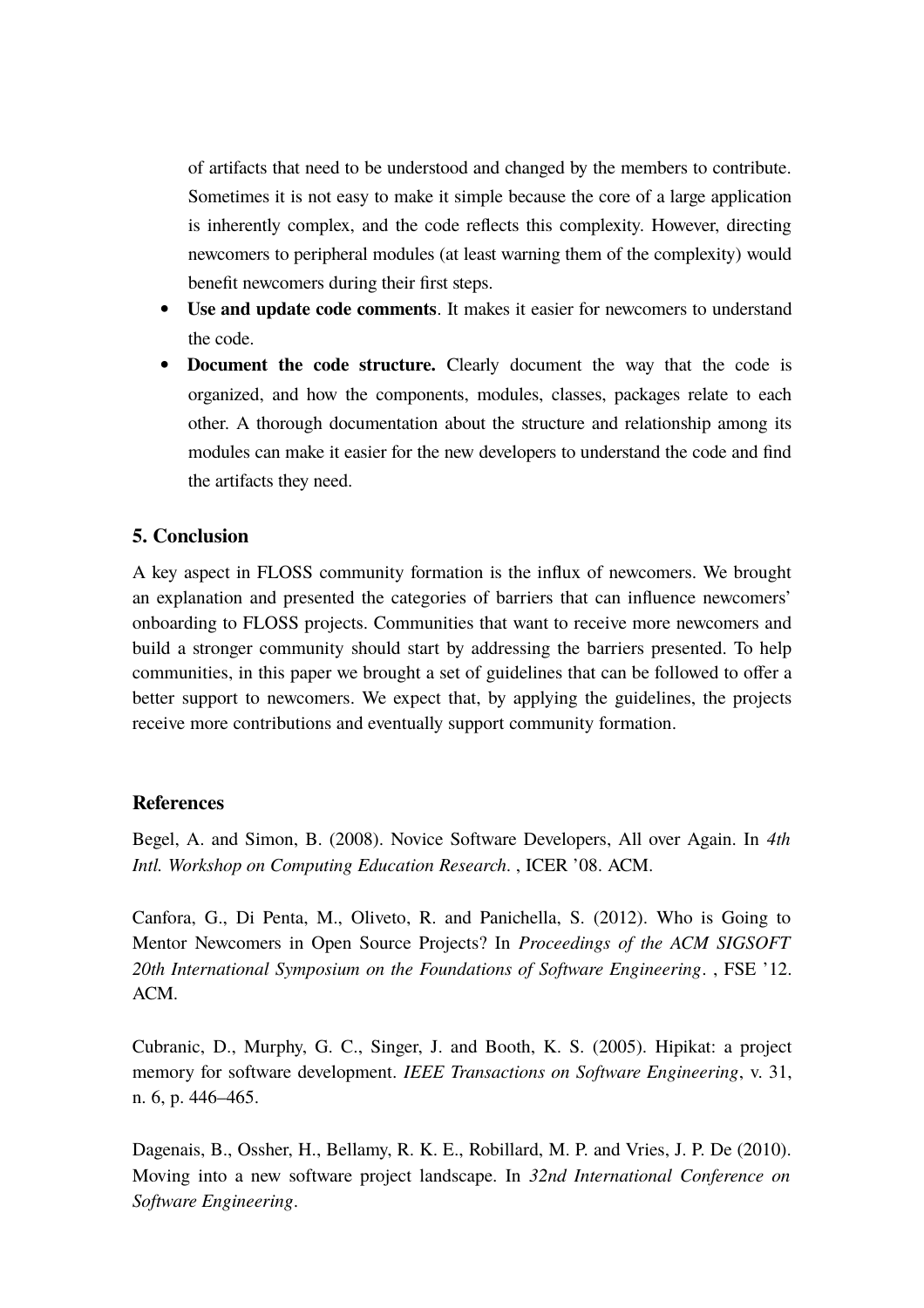Fogel, K. (2013). *Producing Open Source Software: How to Run a Successful Free Software Project*. First ed. O'Reilly Media.

Halfaker, A., Kittur, A. and Riedl, J. (2011). Don't Bite the Newbies: How Reverts Affect the Quantity and Quality of Wikipedia Work. In *7th Intl. Symposium on Wikis and Open Collaboration*. , WikiSym '11. ACM.

Jensen, C., King, S. and Kuechler, V. (2011). Joining Free/Open Source Software Communities: An Analysis of Newbies' First Interactions on Project Mailing Lists. In *System Sciences (HICSS), 2011 44th Hawaii International Conference on*.

Malheiros, Y., Moraes, A., Trindade, C. and Meira, S. (2012). A Source Code Recommender System to Support Newcomers. In *36th Annual Computer Software and Applications Conf. (COMPSAC)*.

Nakakoji, K., Yamamoto, Y., Nishinaka, Y., Kishida, K. and Ye, Y. (2002). Evolution Patterns of Open-source Software Systems and Communities. In *Proceedings of the International Workshop on Principles of Software Evolution*. , IWPSE '02. ACM. http://doi.acm.org/10.1145/512035.512055.

Park, Y. and Jensen, C. (2009). Beyond pretty pictures: Examining the benefits of code visualization for open source newcomers. In *Proceedings of VISSOFT 2009 - 5th IEEE International Workshop on Visualizing Software for Understanding and Analysis*.

Preece, J. (apr 2004). Etiquette Online: From Nice to Necessary. *Communications of the ACM*, v. 47, n. 4, p. 56–61.

Qureshi, I. and Fang, Y. (jan 2011). Socialization in Open Source Software Projects: A Growth Mixture Modeling Approach. *Organizational Research Methods*, v. 14, n. 1, p. 208–238.

Steinmacher, I., Chaves, A. P., Conte, T. and Gerosa, M. A. (2014). Preliminary empirical identification of barriers faced by newcomers to Open Source Software projects. In *Proceedings of the 28th Brazilian Symposium on Software Engineering*. , SBES '14. IEEE Computer Society.

Steinmacher, I., Conte, T., Gerosa, M. A. and Redmiles, D. F. (feb 2015). Social Barriers Faced by Newcomers Placing Their First Contribution in Open Source Software Projects. In *Proceedings of the 18th ACM Conference on Computer Supported Cooperative Work & Social Computing*. , CSCW '15. ACM.